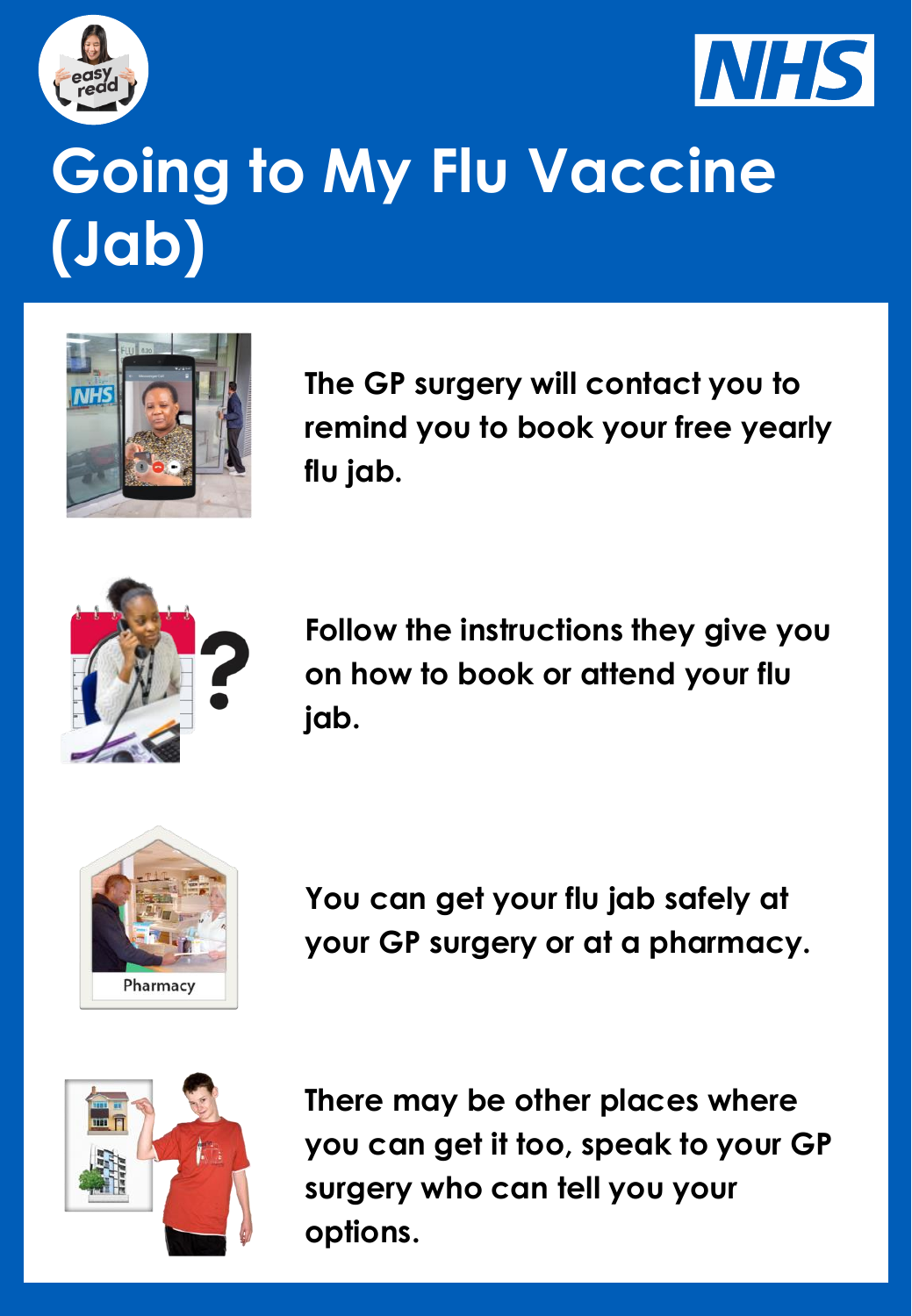## Going to My Flu Vaccine (Jab)



**When booking your appointment, tell them about any reasonable adjustments you may need such as extra time or somebody to go with you.**



**Usually the appointment won't take long.** 



**If you are worried about it being painful, contact them before your appointment and you can talk about using numbing cream or having the nasal vaccine.** 



**You can have someone to support you in your appointment.** 



**Turn up on time for appointments, if early wait outside.**